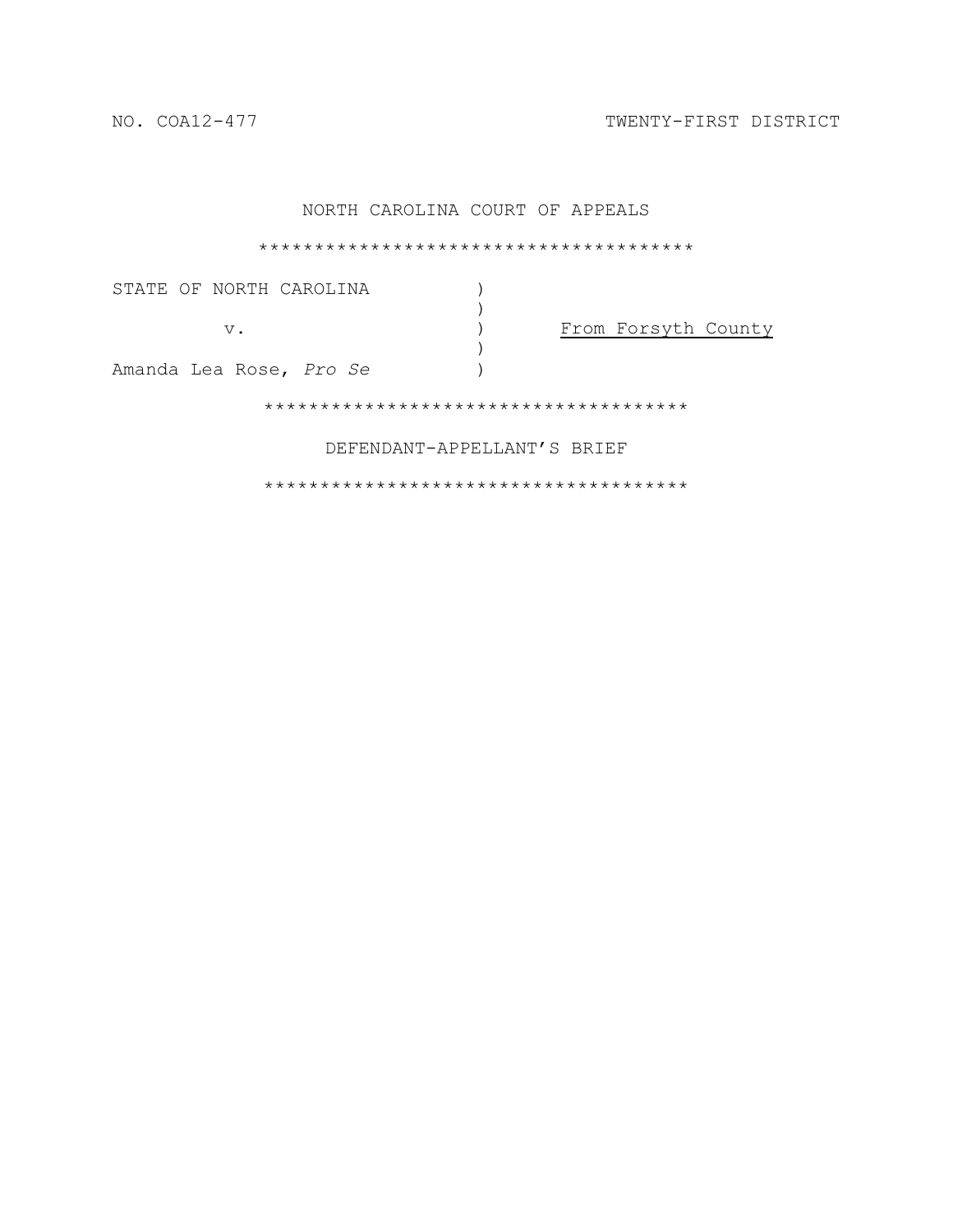# INDEX

| TABLE OF CASES AND AUTHORITIES ii                                                                                                                                           |  |  |  |  |  |
|-----------------------------------------------------------------------------------------------------------------------------------------------------------------------------|--|--|--|--|--|
| ISSUES PRESENTED  1                                                                                                                                                         |  |  |  |  |  |
| STATEMENT OF THE CASE<br>2                                                                                                                                                  |  |  |  |  |  |
| STATEMENT OF THE GROUNDS FOR APPELLATE REVIEW  3                                                                                                                            |  |  |  |  |  |
| STATEMENT OF THE FACTS<br>3                                                                                                                                                 |  |  |  |  |  |
| .5                                                                                                                                                                          |  |  |  |  |  |
| STANDARD OF REVIEW  5<br>T.                                                                                                                                                 |  |  |  |  |  |
| WHEN THE JURISDICTION OF THE STATE IS<br>TT.<br>CHALLENGED THE STATE BEARS THE BURDEN<br>OF PROOF AND THAT DOES NOT INCLUDE THE<br>JUDGE ACTING AS COUNSEL FOR THE STATE  5 |  |  |  |  |  |
| III. THE PROSECUTION'S ARGUMENT FAILS TO<br>SETTLE THE JURISDICTIONAL CHALLENGE<br>AND PROVE THE STATE'S JURISDICTION  8                                                    |  |  |  |  |  |
| THE SUPERIOR COURT ADDRESSED THE<br>TV.<br>WRONG ISSUES IN THE WRONG ORDER $\ldots \ldots 14$                                                                               |  |  |  |  |  |
|                                                                                                                                                                             |  |  |  |  |  |
| CERTIFICATE OF COMPLIANCE  19                                                                                                                                               |  |  |  |  |  |
| CERTIFICATE OF SERVICE  20                                                                                                                                                  |  |  |  |  |  |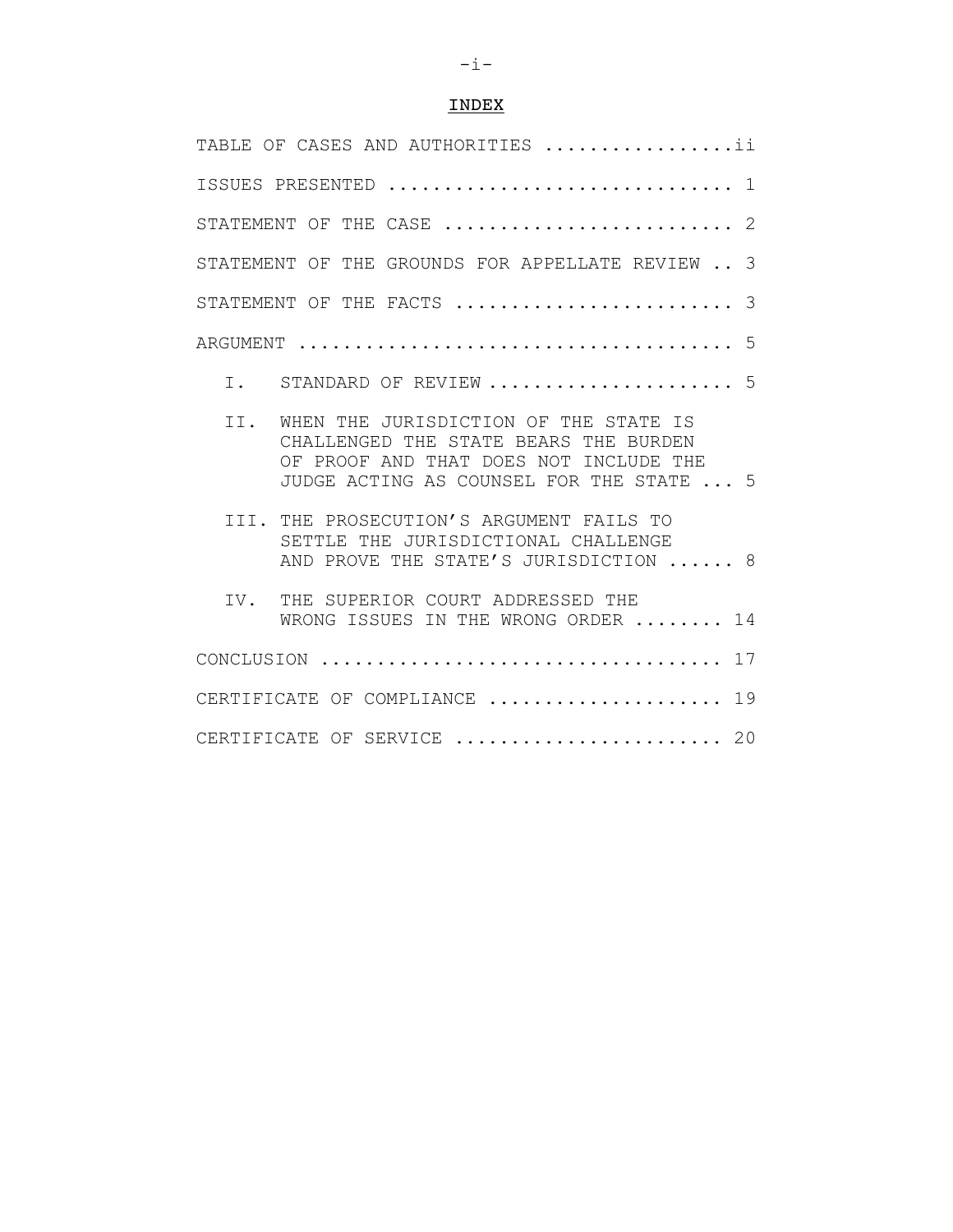### TABLE OF CASES AND AUTHORITIES

# State Cases: *State v. Batdorf*, 238 S.E.2d 497 (1977) ......... 3,5,6,7,8,12,18 *State v. Davis,* 214 N.C. 787, 1 S.E.2d 104 (1939) ........................ 5,6

### Federal cases:

*Baker v. Carr*, 369 U.S. 186 (1962)...... 8,9,10,11 *Coleman v. Miller*, 307 U.S. 433 (1939) ........ 11 *Georgia v. Stanton*, 73 U.S. (6 Wall.) 50 (1867) ......................... 13

#### Statutes:

|  |  | N.C. Gen. Stat. § 4  14,15 |  |
|--|--|----------------------------|--|

### Rules:

|  |  | N.C. R. App. P. 28 19 |  |
|--|--|-----------------------|--|

### Other Authorities:

|  | U.S. Const. amend. XIV  8,14            |  |
|--|-----------------------------------------|--|
|  | Albert Constantineau, A Treatise on the |  |
|  | De Facto Doctrine (1910)  14            |  |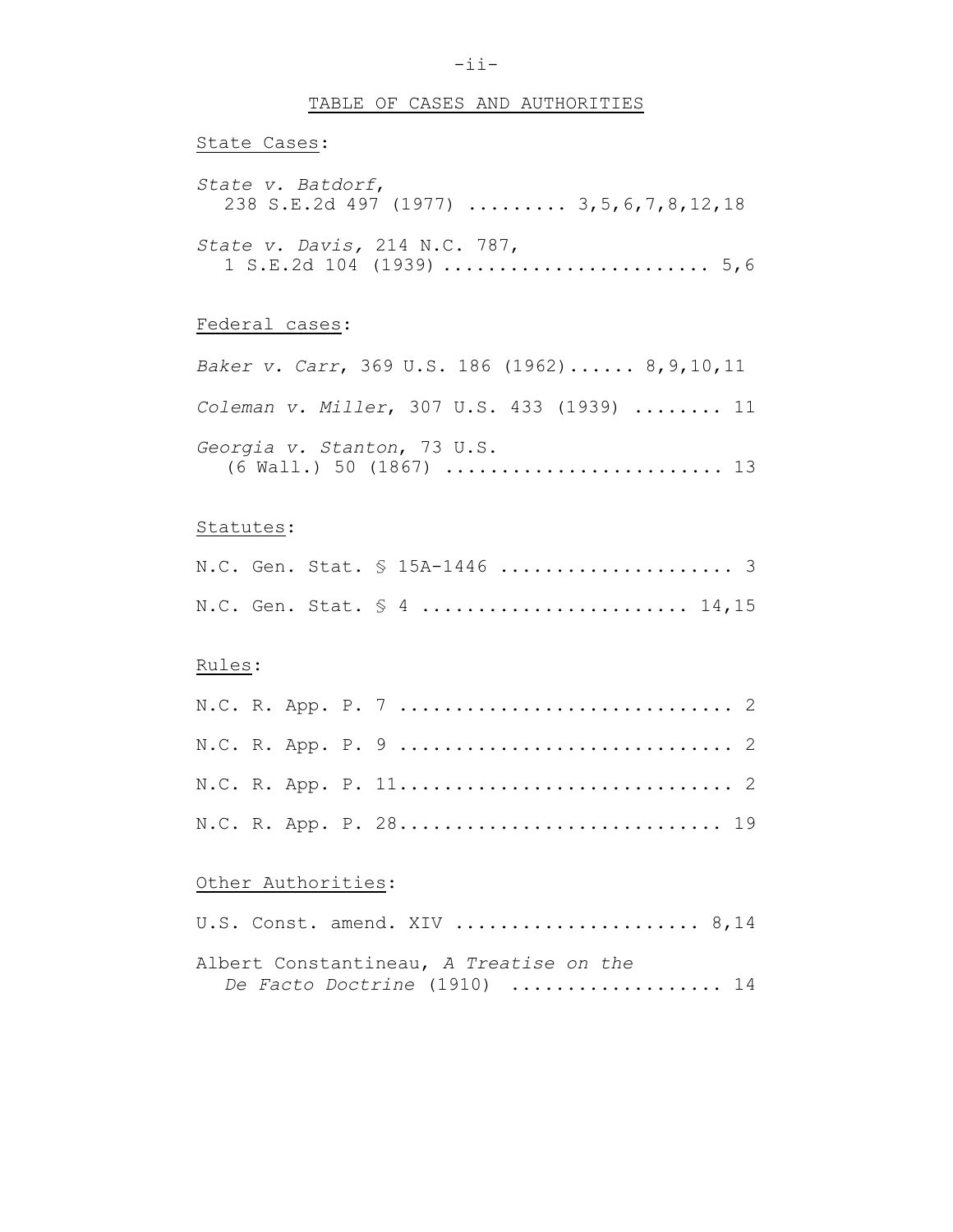## NORTH CAROLINA COURT OF APPEALS

#### \*\*\*\*\*\*\*\*\*\*\*\*\*\*\*\*\*\*\*\*\*\*\*\*\*\*\*\*\*\*\*\*\*\*\*\*\*\*\*

| STATE OF NORTH CAROLINA |                     |
|-------------------------|---------------------|
| v.                      | From Forsyth County |
| Amanda Lea Rose, Pro Se |                     |

\*\*\*\*\*\*\*\*\*\*\*\*\*\*\*\*\*\*\*\*\*\*\*\*\*\*\*\*\*\*\*\*\*\*\*\*\*\*

#### DEFENDANT-APPELLANT'S BRIEF

\*\*\*\*\*\*\*\*\*\*\*\*\*\*\*\*\*\*\*\*\*\*\*\*\*\*\*\*\*\*\*\*\*\*\*\*\*\*

#### ISSUES PRESENTED

- I. Standard of Review
- II. When the jurisdiction of the STATE OF CAROLINA ("STATE") is challenged the STATE bears the burden of proving jurisdiction to exist beyond a reasonable doubt and that does not include the judge acting as counsel for the STATE.
- III. The prosecutions' argument fails to settle the Appellant's jurisdictional challenge and prove the STATE's jurisdiction beyond a reasonable doubt.
- IV. The superior court addressed the wrong issues and issues in the wrong order.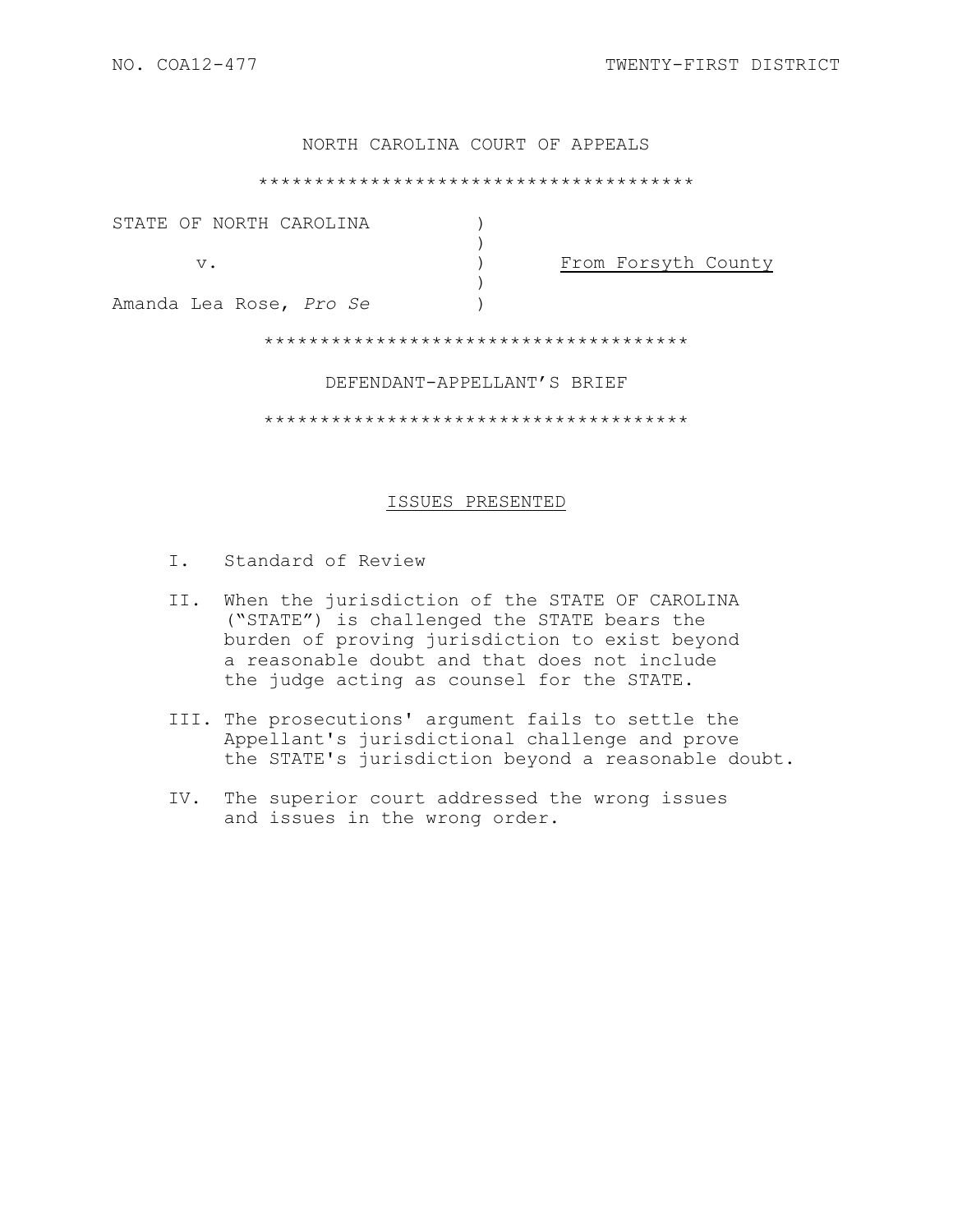#### STATEMENT OF THE CASE

This action began with the issuance of a "North Carolina Uniform Citation" by Trooper B.K. Palmiter 10 May 2011. (R p 2). The district court summarily entered a verdict of guilty which was appealed to the superior court on 10 October 2011. (R pp 3-4). On the same day Appellant Amanda Lea Rose ("Rose") filed a notice of special appearance in the superior court including a memorandum of law with exhibits challenging the STATE OF NORTH CAROLINA's ("STATE"s) presumption of jurisdiction. (R pp 3-58). Also on 10 October 2011 a brief hearing was held before the Honorable Ronald E. Spivey, Superior Court Judge presiding, and a transcript (5 pages) of that hearing has been filed in this case pursuant to Appellate Rules 7(b) and 9(c). On 28 November 2011 and 30 November 2011, hearings were held before the Honorable V. Bradford Long, Superior Court Judge presiding, and a transcript of those hearings has been filed in this case pursuant to the Appellate Rules, in two volumes, totaling 87 pages. Rose filed notice of appeal of Judge Long's rulings on 9 December 2011. (R pp 67-68). The STATE did not respond to Rose's proposed record on appeal and the Record on Appeal was deemed settled on 9 April 2012 per Appellate Rule 11(b). The Record was filed on 23 April 2012 and docketed on 24 April 2012. The STATE filed a motion to dismiss on 25 May 2012, Rose filed her response on 5 June 2012 and on 6 June 2012 an Order was issued for the panel to consider that motion. On 22 May 2012, Rose's motion for an extension of time to file this Brief was granted and the time period was extended to 25 June 2012.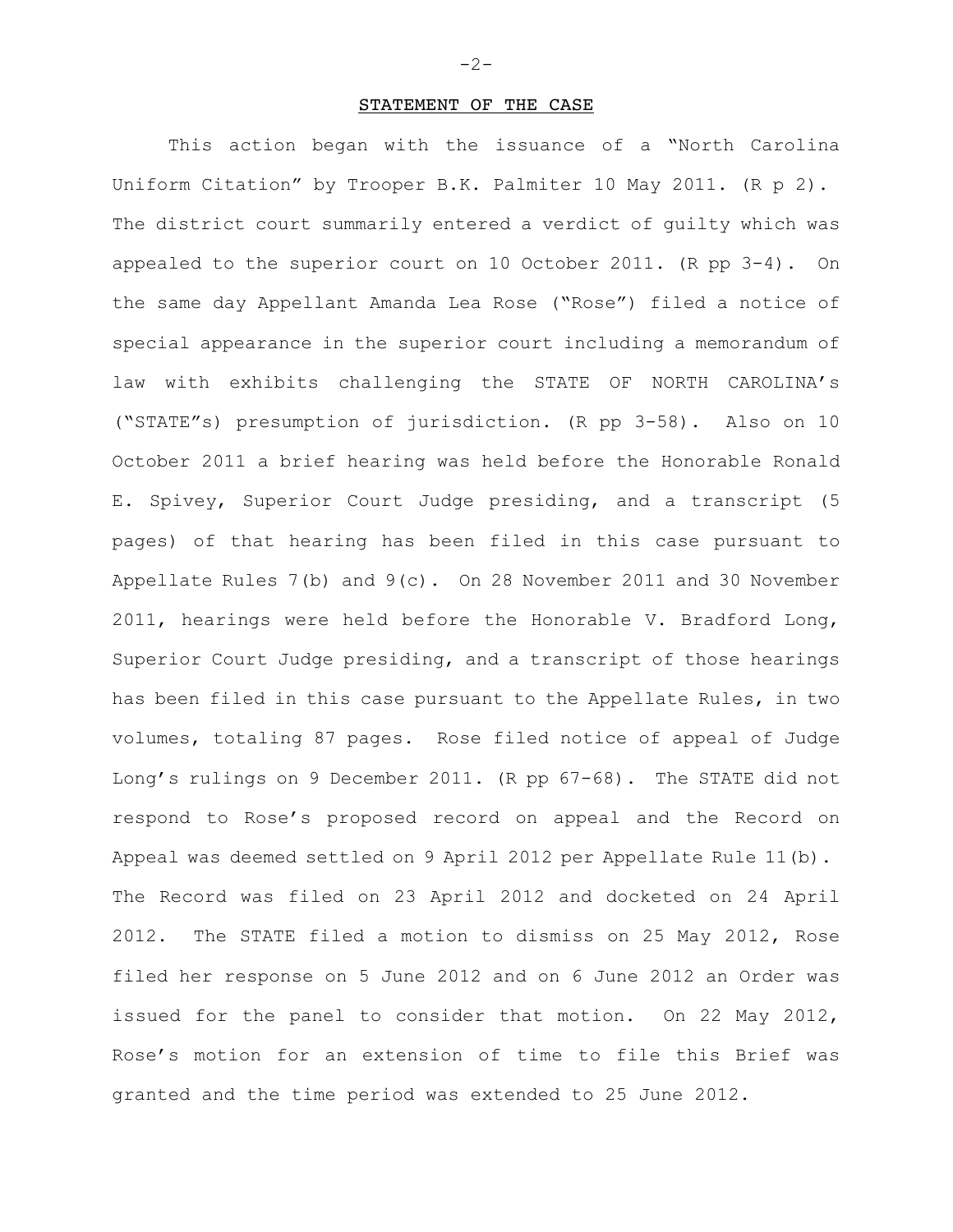#### STATEMENT OF THE GROUNDS FOR APPELLATE REVIEW

The fundamental issues in this case involve a question of the jurisdiction of the STATE including its courts and the fact that the STATE did not prove beyond a reasonable doubt that it has *in personam* jurisdiction over the Appellant Amanda Lea Rose ("Rose") (*see e.g.*, *State v. Batdorf*, 238 S.E.2d 497 (1977)). Rose's prearraignment jurisdictional challenge was preserved pursuant to N.C. Gen. Stat. § 15A-1446 (a) and (d)(2). (T Vol II pp 71<sup>1</sup> -74; p 85, lines 14-21; pp 92-95).

#### STATEMENT OF THE FACTS

From the beginning of this case Appellant Rose has challenged the jurisdiction of the STATE including the source of its authority and the details of Rose's position are laid out in her "Notice of Pre Arraignment Special Appearance" also including the Memorandum of Law, the Addendum thereto, and the Exhibits incorporated therein. (R pp 5-58). The prosecution's only response was its

<sup>1 &</sup>quot;Now, another way to resolve this . . . if what you want is a ruling up or down by the Court of Appeals or perhaps ultimately by the Supreme Court on my jurisdictional ruling, what we can do is this: You can enter into a transcript of plea, and we can write out on there "the defendant reserves the right to appeal the Court's jurisdictional rulings to the North Carolina Court of Appeals," and then you can enter what's called an Alford guilty plea, which means you do not accept responsibility; that you plead not guilty but do not resist a finding of guilt by the Court.

I'm just laying all our cards on the table. If what you wanna do is try -- I've not discussed this with the district attorney. There's been no discussion between he and I about this case. If you wanna do that, I'll charge you the court cost, I'll remit the court cost, you can appeal it to the North Carolina Court of Appeals and have your day if you wish to make law with the North Carolina Court of Appeals . . ." (T Vol II, p 71, lines 5-24).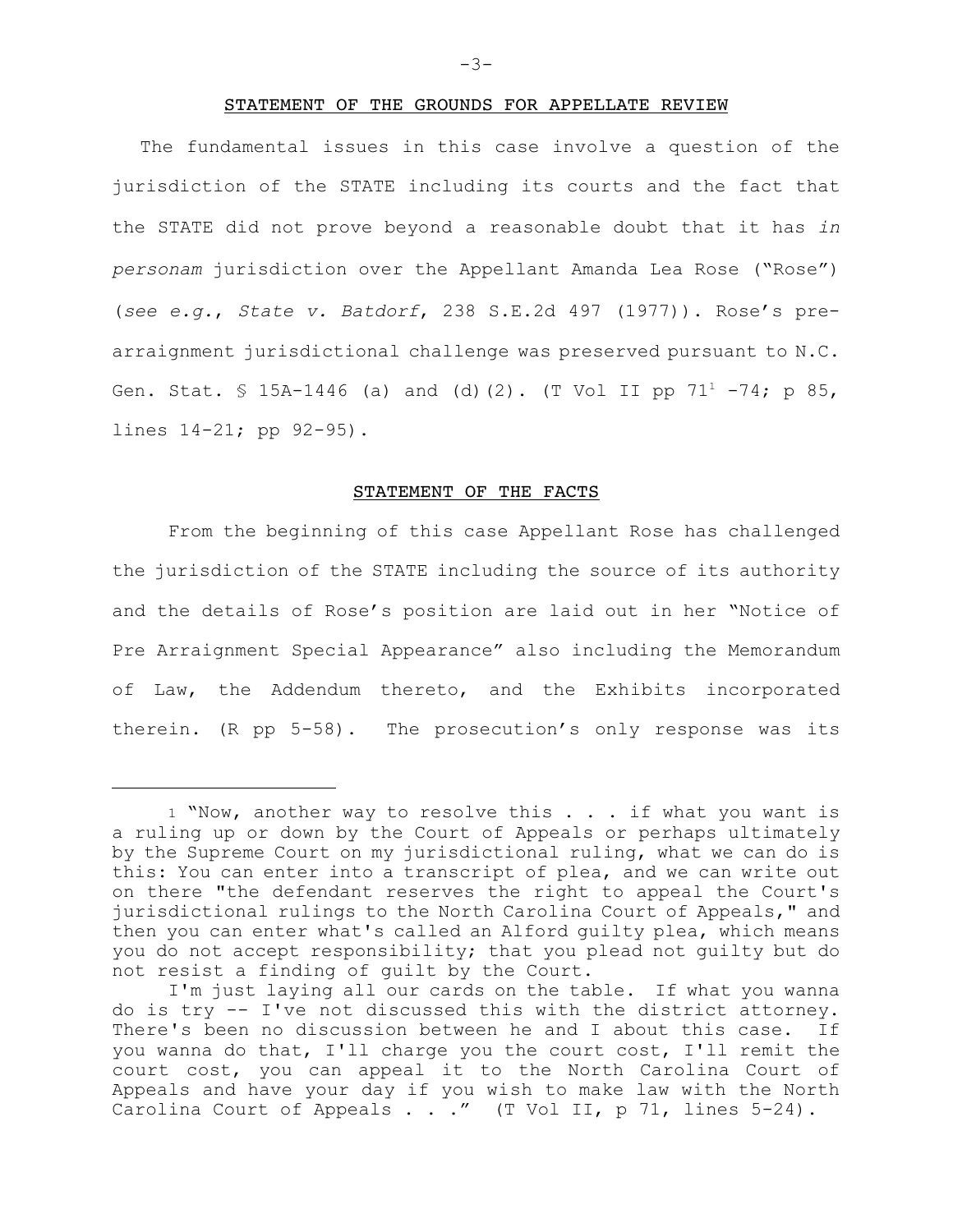"Responsive Brief on Constitutionality and Jurisdiction" (R pp 59- 63) which was not served on Rose in a timely manner (T Vol 2 pp 44- 45) and is addressed herein.

The main question put to the prosecution, which admittedly requires the court to judge its own authority and the authority of the STATE which created it, is, from what is the *de facto* STATE OF NORTH CAROLINA's authority derived? - "from the consent of the governed" as the twelfth State to join the American Union? —— or as Rose has clearly shown, from blatantly unconstitutional Acts of the Thirty-Ninth Congress which created a new State within the geographical boundaries of the original? Arguably, this court is not the proper forum for such issues and the federal courts would be, however, Rose must "climb the procedural ladder" to have the issues ruled on and the misdemeanor driving without a license charge filed against her by the STATE gives Rose the opportunity to do that. And although the STATE argues that the issues Rose has raised involve the "political question doctrine", such is not the case — the issues involved are issues of fact on the public record and are justiciable by "a court of competent jurisdiction". Granted, Rose contends that the STATE's courts are not "courts of competent jurisdiction" regarding several issues raised, nonetheless, she must "climb the procedural ladder", allow the STATE to present its argument(s), and this court certainly has jurisdiction over the conduct of the STATE's lower courts and the STATE's district attorney prosecutors.

 $-4-$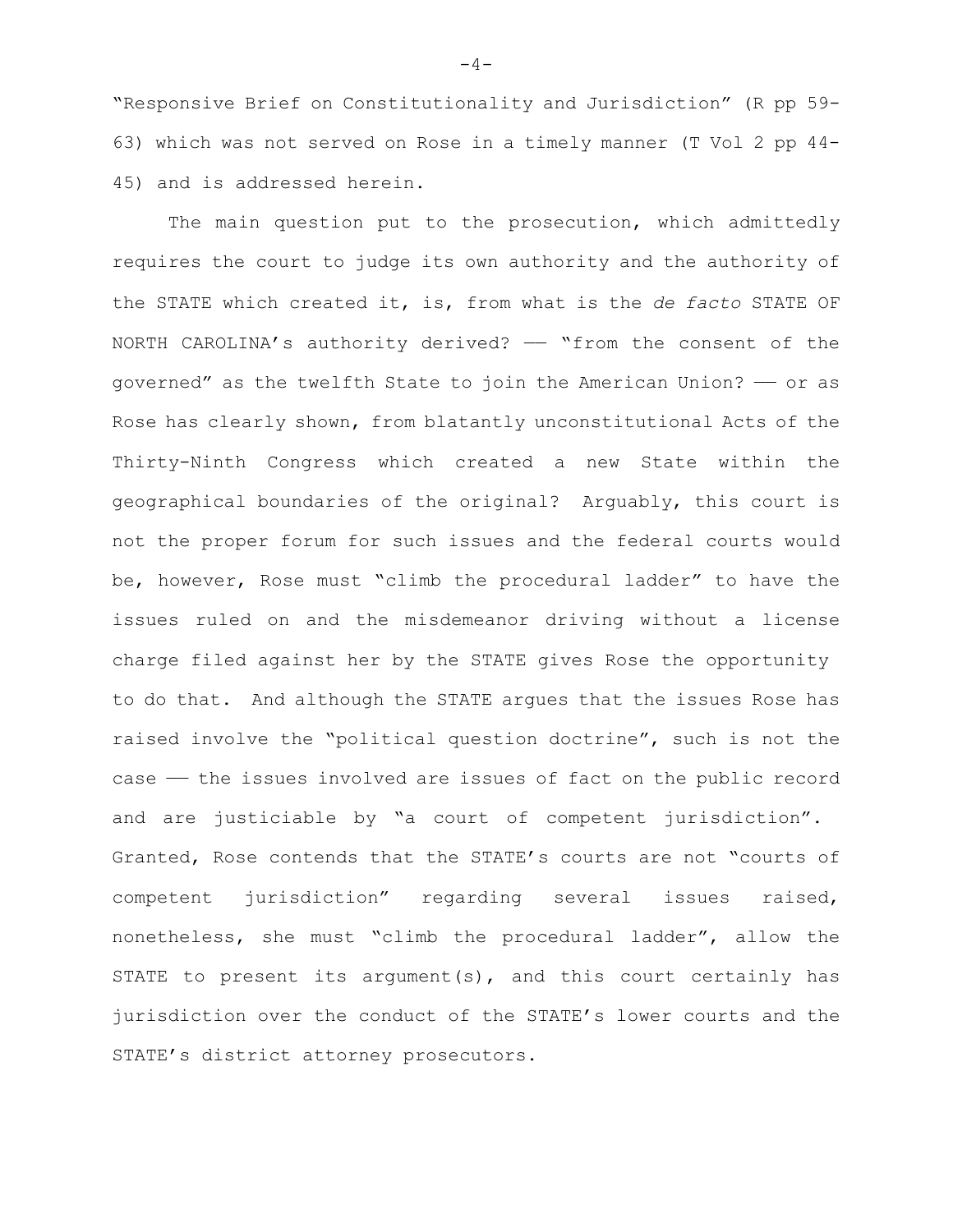#### ARGUMENT

# I. Standard of Review

Appellant Amanda Lea Rose ("Rose") requested that the Honorable V. Bradford Long, Superior Court Judge presiding during the hearings on 28 and 30 November 2011 certify her jurisdictional challenge as an interlocutory appeal but judge Long denied that request. (T Vol II, p 73, lines 3-9). Consequently there was a long discussion concerning an "Alford plea" arrangement and the method(s) available to Rose to preserve her jurisdictional challenge. (T Vol II, pp 73-104). Judge Long apparently did everything he could do to preserve Rose's jurisdictional challenge for this court to rule on, and pursuant to N.C. Gen. Stat.  $$$  15A-1446(a) and (d)(2), said challenge was persevered.

# II. When jurisdiction is challenged the STATE bears the burden of proving jurisdiction to exist beyond a reasonable doubt and that does not include the judge acting as counsel for the STATE.

In *State v. Batdorf*, 238 S.E.2d 497 (1977) the STATE's supreme court held that there was no error in the lower courts' rulings, but did fundamentally shift the burden of proof in a situation where the jurisdiction of the STATE including its courts was challenged;

This Court has traditionally regarded a challenge to jurisdiction as an affirmative defense with the burden of persuasion on the defendant. (Citations omitted). \* \* \* A defendant's contention that this State lacks jurisdiction may be an affirmative defense in that it presents, in the words of Justice Barnhill in *State v. Davis,* 214 N.C. 787, 793, 1 S.E.2d 104, 108 (1939), a matter "beyond the essentials of the legal definition of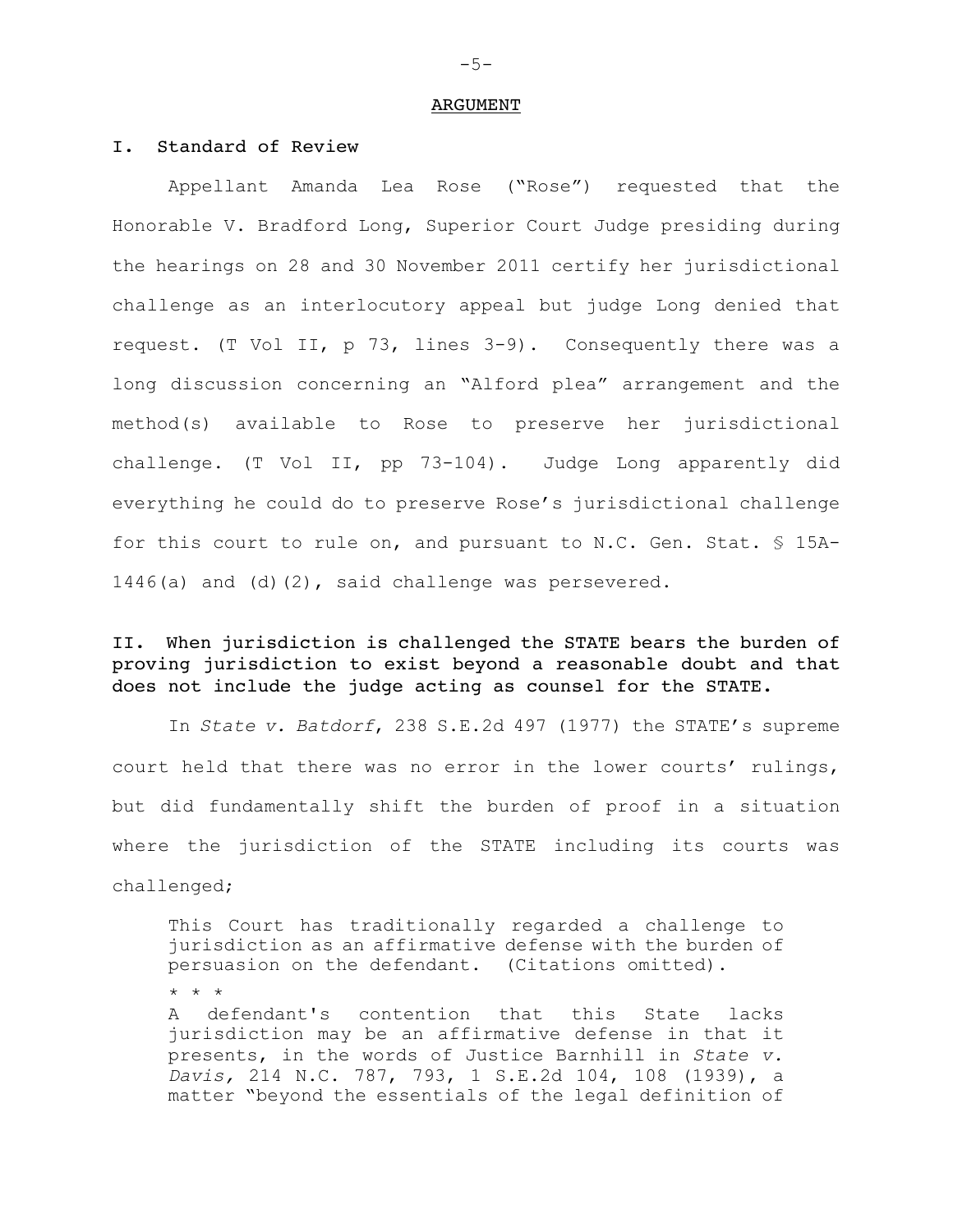the offense itself." Jurisdictional issues, however, relate to the authority of a tribunal to adjudicate the questions it is called upon to decide. *When jurisdiction is challenged, the defendant is contesting the very power of this State to try him*. We are of the view that a question as basic as jurisdiction is not an "independent, distinct, substantive matter of exemption, immunity or defense" (*State v. Davis, supra*) and ought not to be regarded as an affirmative defense on which the defendant must bear the burden of proof. Rather, jurisdiction is a matter which, when contested, *should be proven by the prosecution as a prerequisite to the authority of the court to enter judgment*. [Emphasis added]

\* \* \*

Our former cases holding that a challenge to the jurisdiction is an affirmative defense with the burden of persuasion on the accused are no longer authoritative.

While *Batdorf* was a murder case which involved a determination of the State in which the murder took place and this is not a case where the geographical location of where a criminal act took place is the issue, this case does involve two States, and first it must be noted that the STATE's trial courts are still adhering to the overturned "affirmative defense" standard addressed above. And second, when, as in this case, Rose "is contesting the very power of this State to try him(her)", the authority of the STATE "should be proven by the prosecution as a prerequisite to the authority of the court to enter judgment." *Batdorf, supra*. But that is not what we have in this case, where the prosecution, having had Rose's jurisdictional challenge for seven weeks, served Rose with its response the day after Thanksgiving, the Friday before Rose's appearance scheduled for the next Monday (28 November 2012) (T pp 44-45), and before Rose had a reasonable opportunity to rebut the prosecution's arguments, the superior court judge stepped in to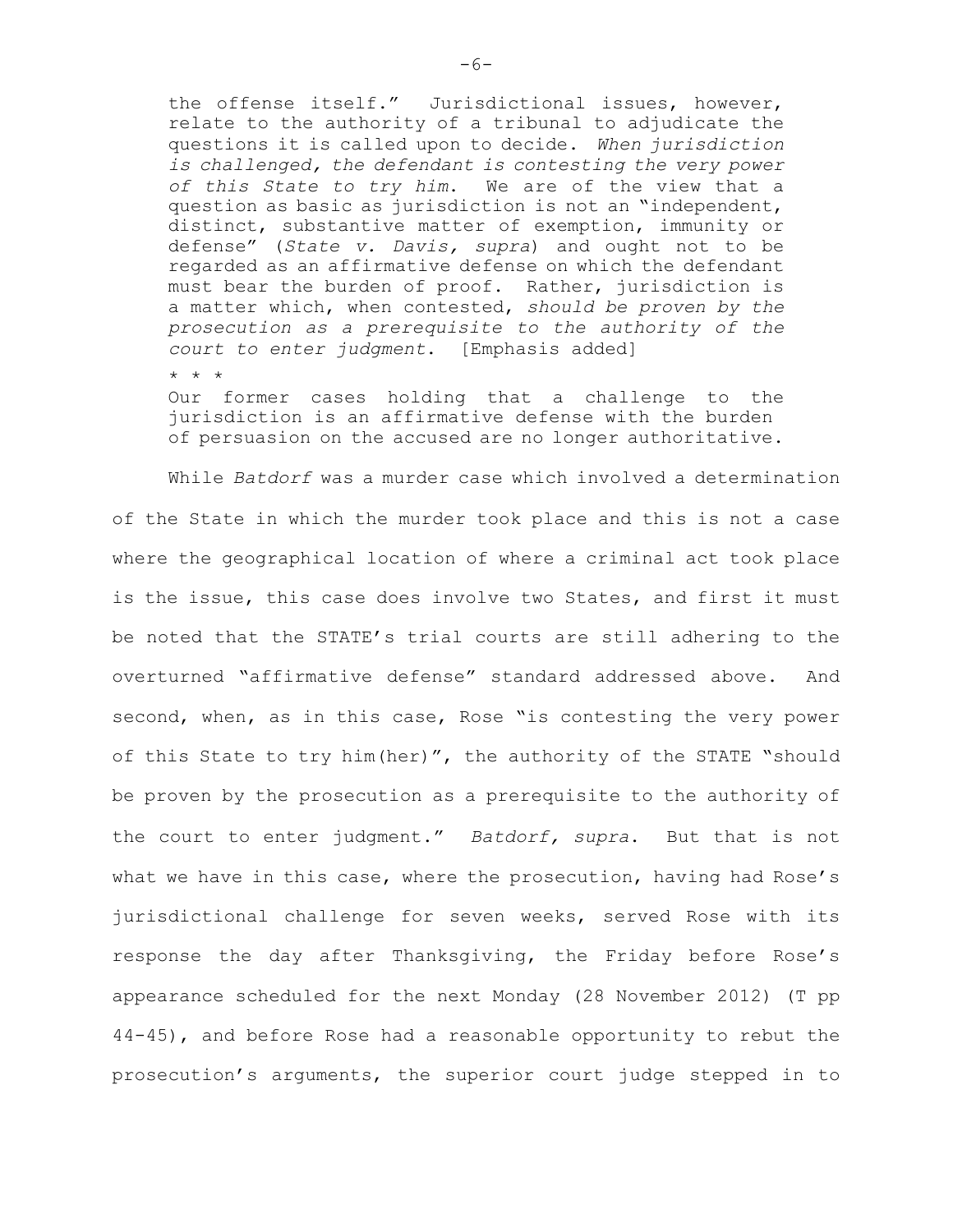represent the STATE.<sup>2</sup>

 Furthermore, the superior court wasted an inordinate amount of time on the issue of whether Rose was going to "represent herself" and did not want court-appointed counsel when the jurisdictional question had not been addressed and the matter of counsel was irrelevant. (T 10 Oct 2011, T Vols I, and II pp 27-41). An analogy would be a citizen of another county having "diplomatic immunity" coming to court after being issued a traffic citation; would the court waste its time trying to determine if the diplomat could afford to hire his own attorney or wanted to represent himself? Or would the court first require some documentation from the individual to determine if the court even had jurisdiction over him to begin with? One would think the latter course is what the court would take and that would certainly be the logical course of action, given the fact that if the individual indeed has diplomatic immunity from prosecution the court would not have jurisdiction over him, and whether he has an attorney or not is irrelevant. But in this case, the STATE has always operated, and still operates, under the *presumption* that it and its courts have jurisdiction over Rose, even though the prosecution's only attempt to prove that was a paper served on Rose at the last minute R pp 59-63), with no meaningful opportunity to reply (T Vol II pp 44-45). However, this

 $-7-$ 

<sup>2</sup> The 10 October 2011 Transcript and Volumes I and II of the Transcript of the proceedings in the superior court on 28 and 30 November 2011 have to be read to see the context, and the facts that 1) the prosecution did not carry its burden of proving jurisdiction to exist "beyond a reasonable doubt" (*Batdorf, supra*) and 2) the superior court judges represented the STATE.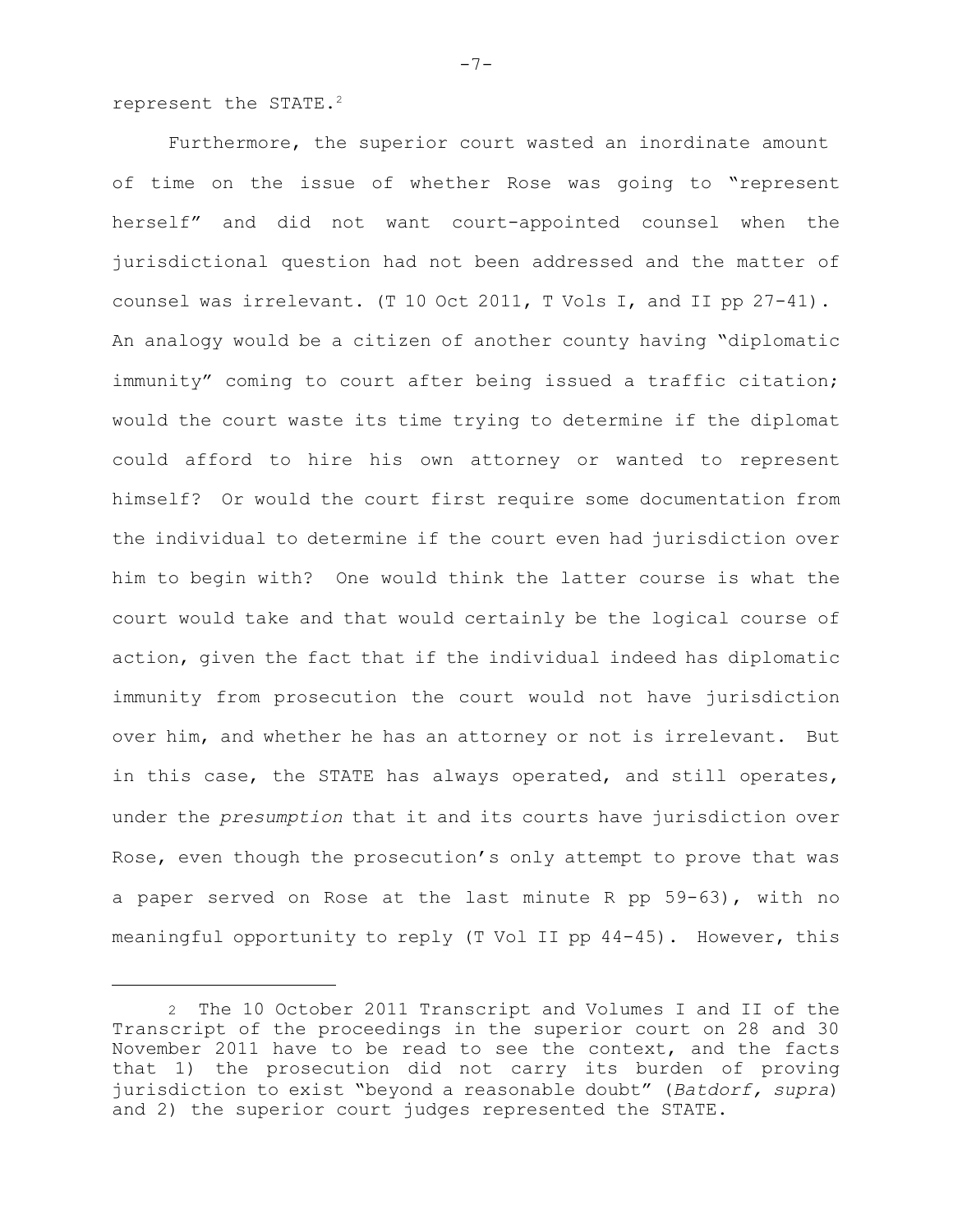does not surprise Appellant Rose as the STATE has established a "policy and custom" of ignoring that which it does not want to deal with, of obfuscating the facts, and of forcing a "defendant" to traverse into matters not germane to the issue at hand. One can understand the judge's desire to "cover the bases" including not proceeding until the matter of counsel for the "defendant" has been resolved, but is certainly a waste of time to belabor the point when it is *irrelevant* until the issue of jurisdiction is first resolved, and according to *Batdorf, supra*, when jurisdiction has been challenged, until the prosecution has proven it to exist it does not.

# III. The prosecutions' argument fails to settle the Appellant's jurisdictional challenge and prove the STATE's jurisdiction beyond a reasonable doubt.

Because Appellant Rose was not timely served with the STATE's response to her jurisdictional challenge (R pp 59-63) and was not given time to address it in the superior court (T pp 44-45), Rose will address the key points here.

As expected, the STATE characterizes Rose's jurisdictional challenge (R pp 5-58) as falling under the "political question doctrine", a convenient "tool" courts have used for well over 140 years to avoid having to deal with issues head-on, and the prosecution incorrectly uses part of a statement in *Baker v. Carr*, 369 U.S. 186 (1962) to bolster its argument. First, the "quote" attributed to *Baker v. Carr* is not on page 210 (of U.S. Reports Volume 369) as indicated (R p 59), it is a snippet from a paragraph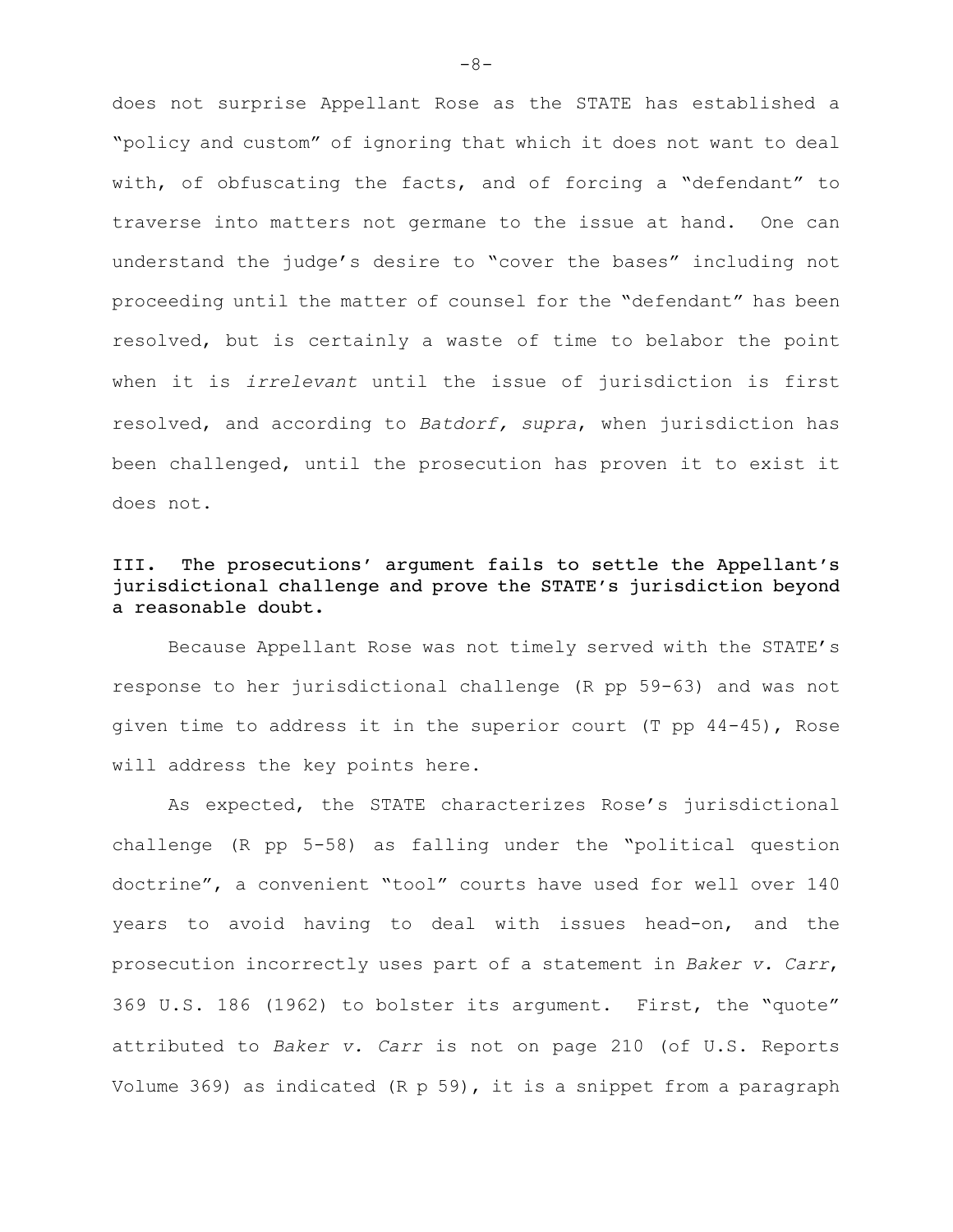on page 217, and the prosecution takes that partial statement out of context. Second, *Baker v. Carr* was a 14th Amendment *voter rights* case demanding a declaratory judgment on a 1901 Tennessee statute, and while the federal district court dismissed the complaint for lack of subject-matter jurisdiction and failure to state a claim on which relief could be granted, the supreme Court of the United States held that the lower court did indeed have jurisdiction, and that the complainants had presented a "justiciable constitutional cause of action upon which [the complainants were] entitled to a trial and a decision." The supreme Court in *Baker v. Carr* specifically held that case did *not* involve a "political question" and nothing in that decision stands for the STATE's contention that Rose's jurisdictional challenge is a "political question". Furthermore, *Baker v. Carr* deals with *federal* court jurisdiction, not State court jurisdiction, and quoted below is the published *Syllabus* of that decision:

[369 U.S. 186] Appellants are persons allegedly qualified to vote for members of the General Assembly of representing the counties in which they reside. They brought suit in a Federal District Court in Tennessee under 42 U.S.C. §§ 1983 and 1988, on behalf of themselves and others similarly situated, to redress the alleged deprivation of their federal constitutional rights by legislation classifying voters with respect to representation in the General Assembly. They alleged that, by means of a 1901 statute of Tennessee arbitrarily and capriciously apportioning the seats in the General Assembly among the State's 95 counties, and a failure to reapportion them subsequently notwithstanding substantial growth and redistribution of the State's population, they suffer a "debasement of their votes," and were thereby denied the equal protection of the laws guaranteed them by the Fourteenth Amendment. They sought, *inter alia*, a declaratory judgment that the 1901 statute is unconstitutional and an injunction restraining certain state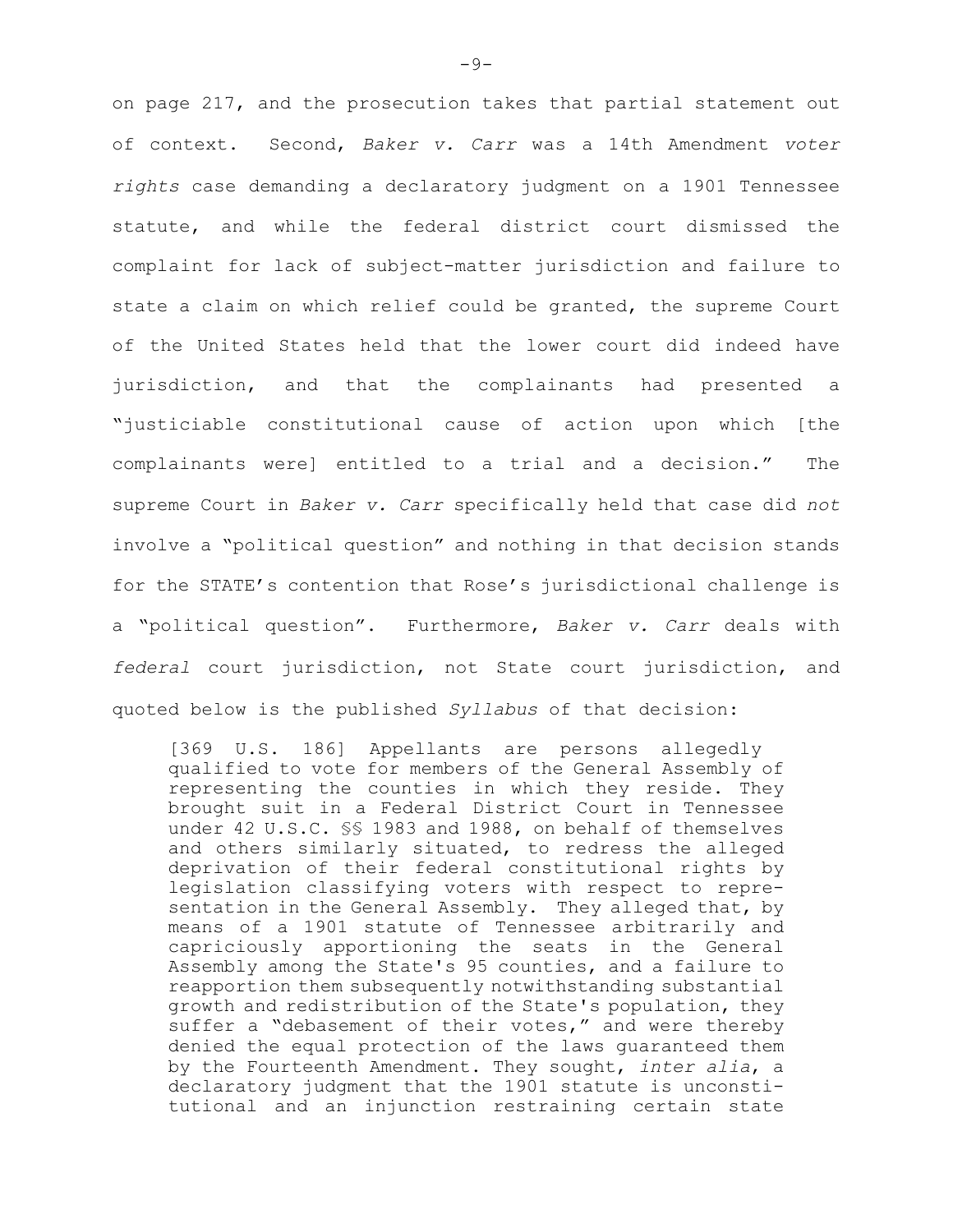officers from conducting any further elections under it. The District Court dismissed the complaint on the grounds that it lacked jurisdiction of the subject matter and that no claim was stated upon which relief could be granted.

*Held:*

1. The District Court had jurisdiction of the subject matter of the federal constitutional claim asserted in the complaint. Pp. 198-204.

2. Appellants had standing to maintain this suit. Pp. 204-208.

3. The complaint's allegations of a denial of equal protection presented a justiciable constitutional cause of action upon which appellants are entitled to a trial and a decision. Pp. 208-37.

179 F.Supp. 824, reversed and cause remanded.

 And although *Baker v. Carr* does not stand for the prosecution's contention that Rose's jurisdictional challenge "falls under the political question doctrine" (R p 59), in that decision the high Court does discuss "justicability" and "political question" issues to a certain extent, and there are some comments in which may be instructive in this case;

Our discussion, even at the price of extending this opinion, requires review of a number of political question cases, in order to expose the attributes of the doctrine -- attributes which, in various settings, diverge, combine, appear, and disappear in seeming disorderliness. Since that review is undertaken solely to demonstrate that neither singly nor collectively do these cases support a conclusion that this apportionment case is nonjusticiable, we, of course, do not explore their implications in other contexts. That review reveals that, in the Guaranty Clause cases and in the other "political question" cases, it is the relationship between the judiciary and the coordinate branches of the Federal Government, and not the federal judiciary's relationship to the States, which gives rise to the "political question." We have said that,

In determining whether a question falls within [the political question] category, the appropriateness under our system of government of attributing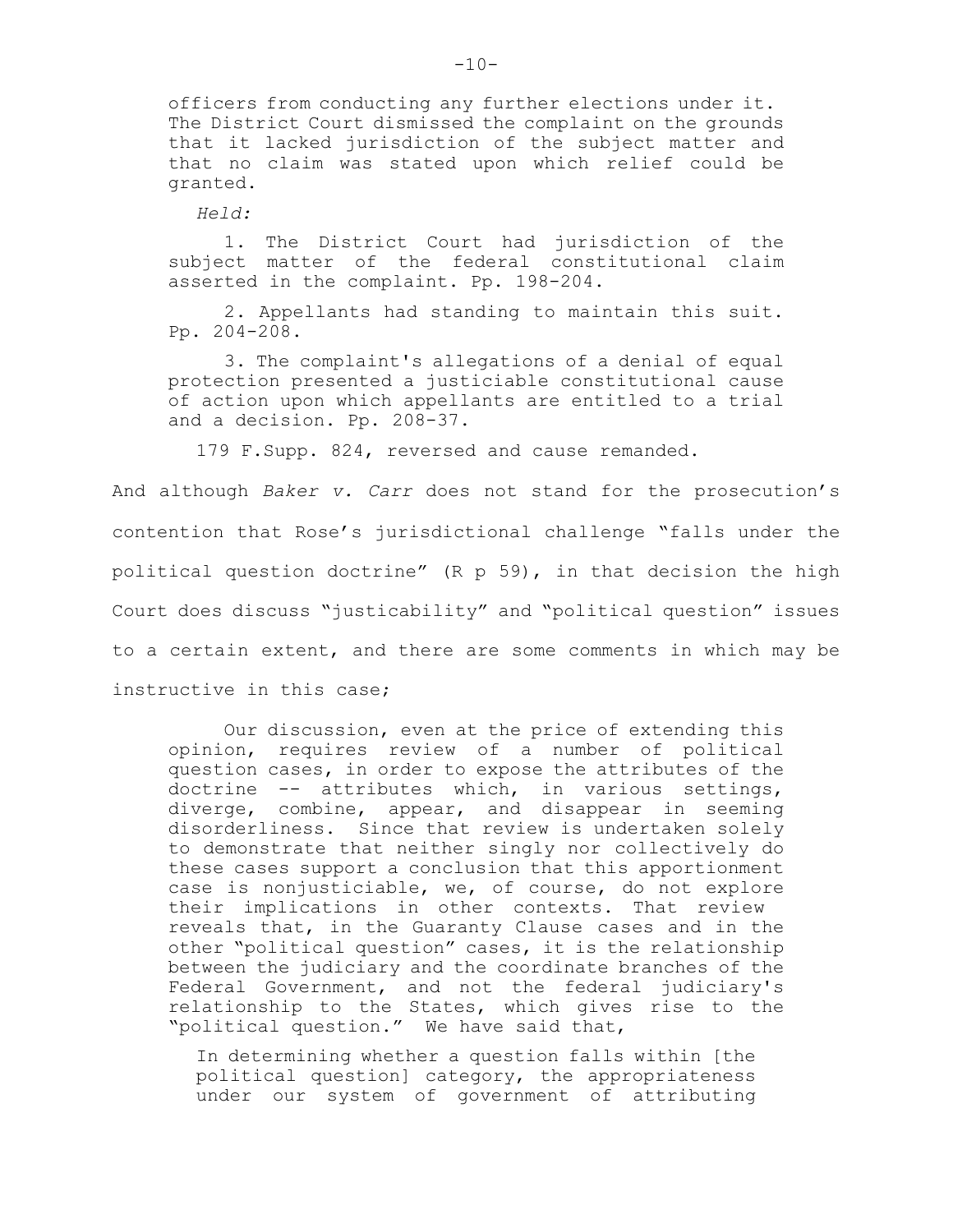finality to the action of the political departments and also the lack of satisfactory criteria for a judicial determination are dominant considerations.

*Coleman v. Miller*, 307 U.S. 433, 454-455. The nonjusticiability of a political question is primarily a function of the separation of powers. Much confusion results from the capacity of the "political question" label to obscure the need for case-by-case inquiry. Deciding whether a matter has in any measure been committed by the Constitution to another branch of government, or whether the action of that branch exceeds whatever authority has been committed, is itself a delicate exercise in constitutional interpretation, and is a responsibility of this Court as ultimate interpreter of the Constitution. To demonstrate this requires no less than to analyze representative cases and to infer from them the analytical threads that make up the political question doctrine. We shall then show that none of those threads catches this case.

369 U.S. 210, 211.

We come, finally, to the ultimate inquiry whether our precedents as to what constitutes a nonjusticiable "political question" bring the case before us under the umbrella of that doctrine. A natural beginning is to note whether any of the common characteristics which we have been able to identify and label descriptively are present. We find none: the question here is the consistency of state action with the Federal Constitution. We have no question decided, or to be decided, by a political branch of government coequal with this Court. [Footnote omitted]

369 U.S. 226.

Again, is there anything in *Baker v. Carr*, *supra*, which supports the STATE's contention (R p 58) that this case "falls under the political question doctrine"? No. Then let us move on to what it does involve.

First, there is the simple issue of the identity of the person who is to represent the STATE and prove that it and its courts have *in personam* jurisdiction over an individual who, with substantial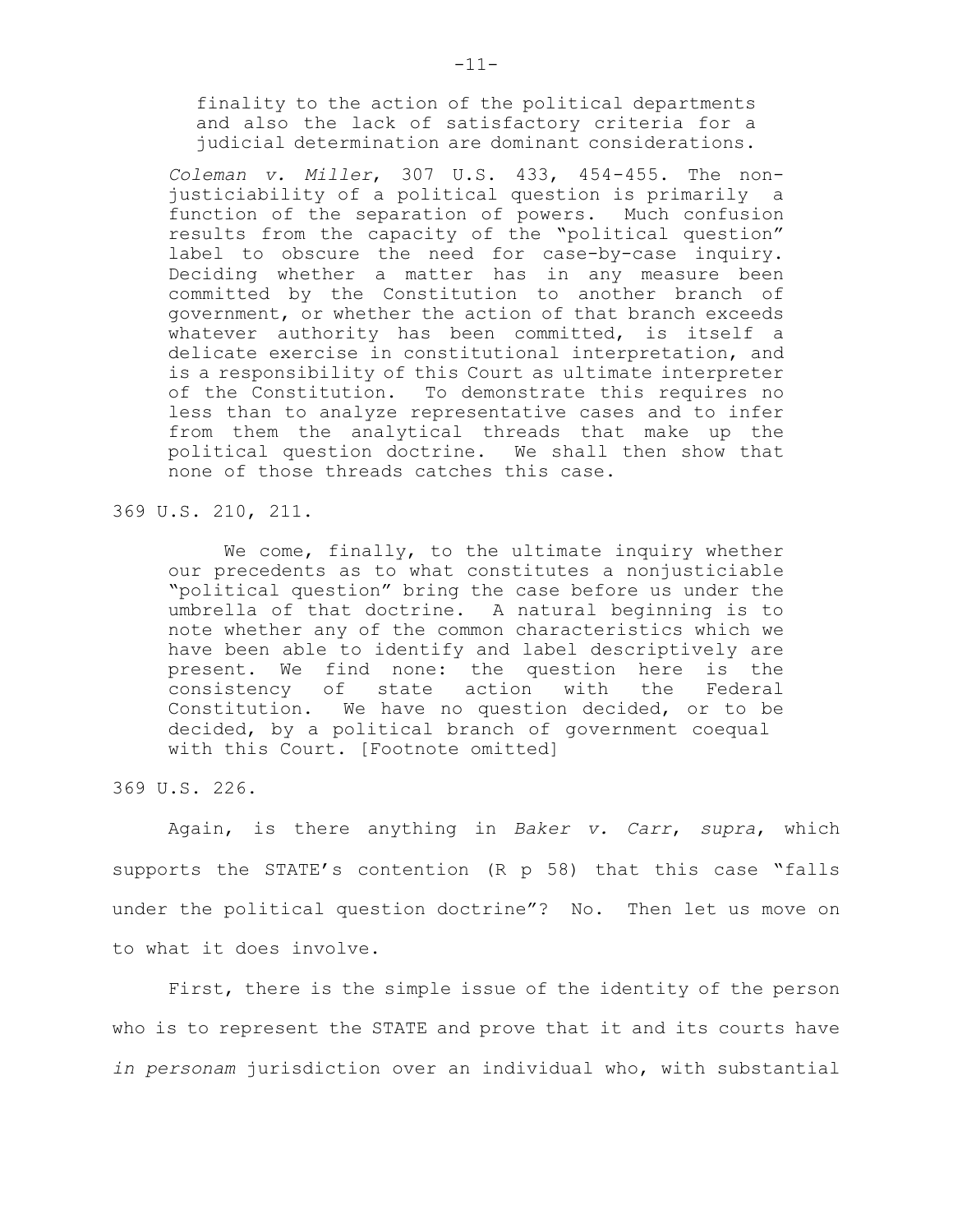documentation of her position, asserts that the STATE does not have jurisdiction over her. According to *Batdorf, supra* it is the *prosecution* which is to make the STATE's argument for jurisdiction not the judges, but the prosecution did not prove the STATE's jurisdiction beyond a reasonable doubt before or during the superior court proceedings, and the prosecution's untimely served Brief addressed above does not prove jurisdiction per *Batdorf* either. Equally as important if not more so, the judge took upon himself the mantle of counsel and apologist for the STATE, without any authority from statutory or case law to replace the prosecutor as STATE's counsel.

Second, the foundational issue of whether or not the STATE derives its authority from "the consent of the governed" or from Acts of Congress made when Congress summarily determined that the State of North-Carolina had no lawful government  $-$  after, it must be noted, Congress recognized North-Carolina's government with such actions as sending the 13<sup>th</sup> Amendment to the *de jure* State for review and ratification. In other words, after the "Civil War" ended, Congress recognized the government of the State of North-Carolina when it suited Congress' purposes, but not when it didn't, and when it suited Congress' purposes to annul existing States and replace them with new ones, that is just exactly what Congress did —— without a scintilla of Constitutional authority to do so.

If the prosecution was searching for a United States supreme Court case which bears some similarity to Rose's jurisdictional

-12-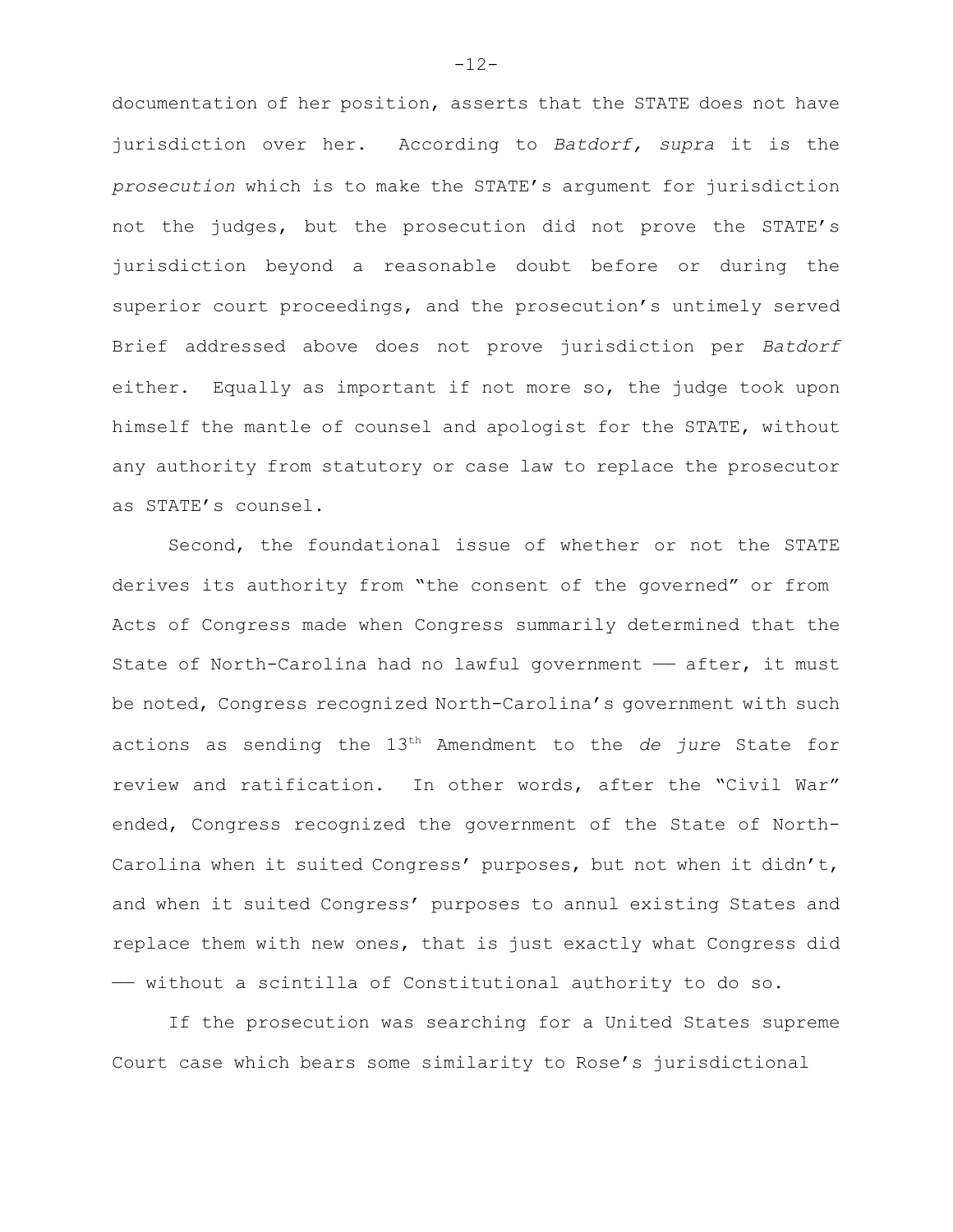challenge, the prosecution should have studied the *State of Georgia v. Stanton*, 73 U.S. (6 Wall.) 50 (1867) decision, the *Syllabus* of which starts out saying:

1. A bill in equity filed by one of the United States to enjoin the Secretary of War and other officers who represent the Executive authority of the United States from carrying into execution certain acts of Congress on the ground that such execution would annul and totally abolish the existing state government of the state and establish another and different one in its place  $-$  in other words, would overthrow and destroy the corporate existence of the state by depriving it of all the means and instrumentalities whereby its existence might and otherwise would be maintained  $-$  calls for a judgment upon a political question, and will therefore not be entertained by this Court.

However, while there are similarities between that case and Rose's jurisdictional challenge (R pp 5-58) points that not only was the original constitution and state government of the *de jure* State of North-Carolina replaced with a new "STATE", the body politic was changed as well, the *Georgia v. Stanton*, *supra* decision does not decide the issues in this case regarding the requirement that the prosecution prove beyond a reasonable doubt that the STATE has in *personam jurisdiction* over Rose and/or acts of hers which do not cause an injury to anyone or anything.<sup>3</sup> Furthermore, while the high Court stated in *Georgia v. Stanton*, *supra* that "No case of private rights or private property infringed or in danger of actual or threatened infringement is presented by the bill in a judicial form for the judgment of the Court" (73 U.S. at 77), in this case

<sup>3</sup> The charge of driving without a license does not involve an injury and until the STATE proves *in personam* jurisdiction over Rose, it cannot compel her to get such a STATE "privilege" license.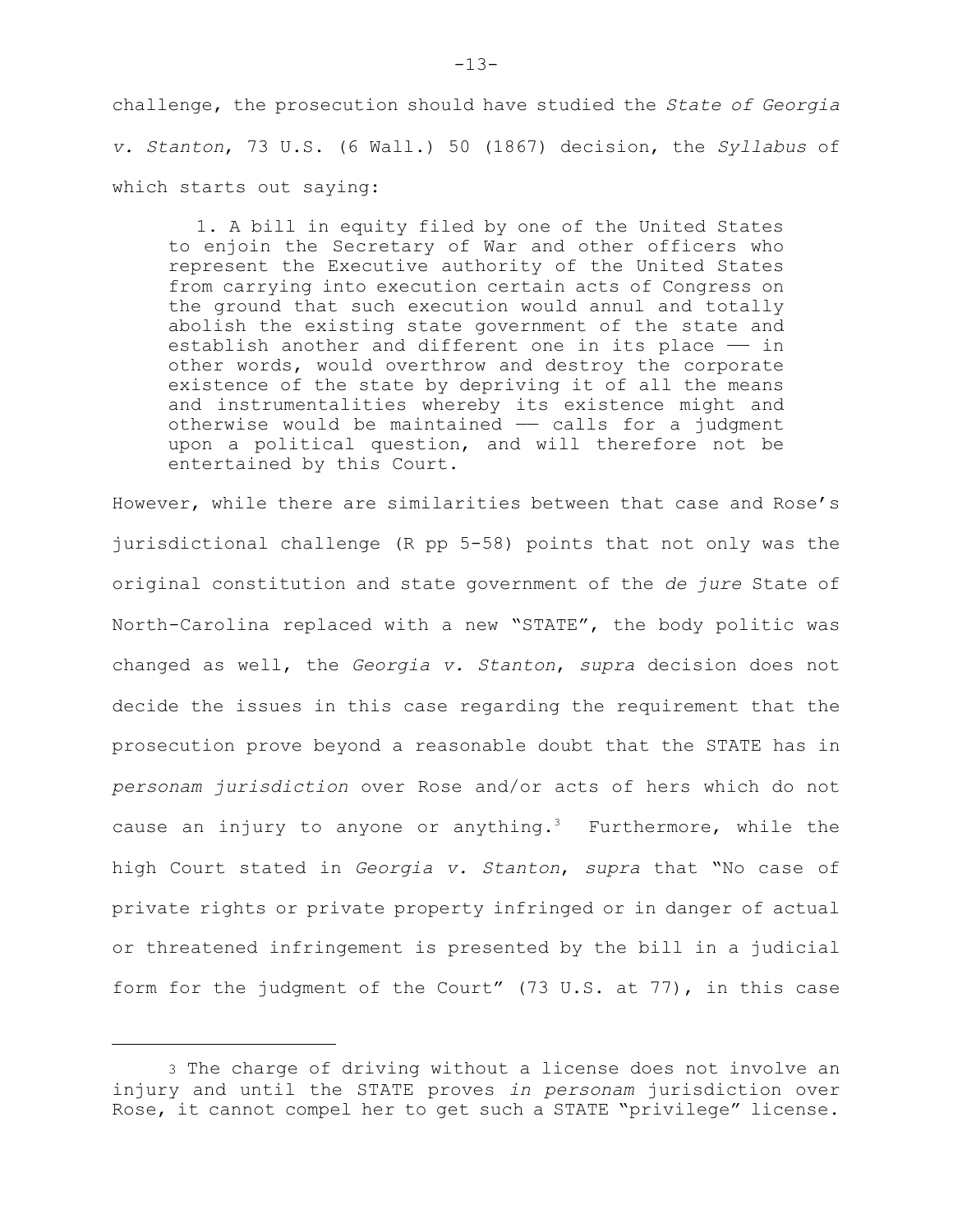the issues do involve Rose's private rights and her ability (or lack thereof) to enforce them.

## IV. The STATE "puts the cart before the horse".

Even if the STATE could prove that Rose's contentions in her jurisdictional challenge (R pp 5-58) are factually incorrect (which would be impossible), the STATE, by and through the prosecutor, was required to prove them incorrect and to establish the STATE's jurisdiction over Rose *before* proceeding, even with the issue of whether or not Rose wanted a court-appointed attorney. And this fact returns us to the crux of the matter —— Rose is not asking this court to overturn the "Reconstruction Acts" (or the 14th Amendment), rather, she demanded that the STATE prove its claimed jurisdiction over her and under the laws of this STATE that job falls to the prosecutor's office.

Nor does Rose seek "to have the court invalidate the State Constitution, all laws which have been promulgated under its authority by the North Carolina General Assembly, and any common law that courts have made since the 1700's." (R p 60). And with that statement the prosecution shows that it is not cognizant of the facts that 1) the common law established by the original State of North-Carolina and the *de facto* STATE as a political subdivision of Washington, D.C., are two very different things, and that 2) the General Statutes enacted by the STATE have virtually legislated the common law out of existence - even N.C. Gen. Stat. Chapter 4 (Common law declared to be in force) admits that: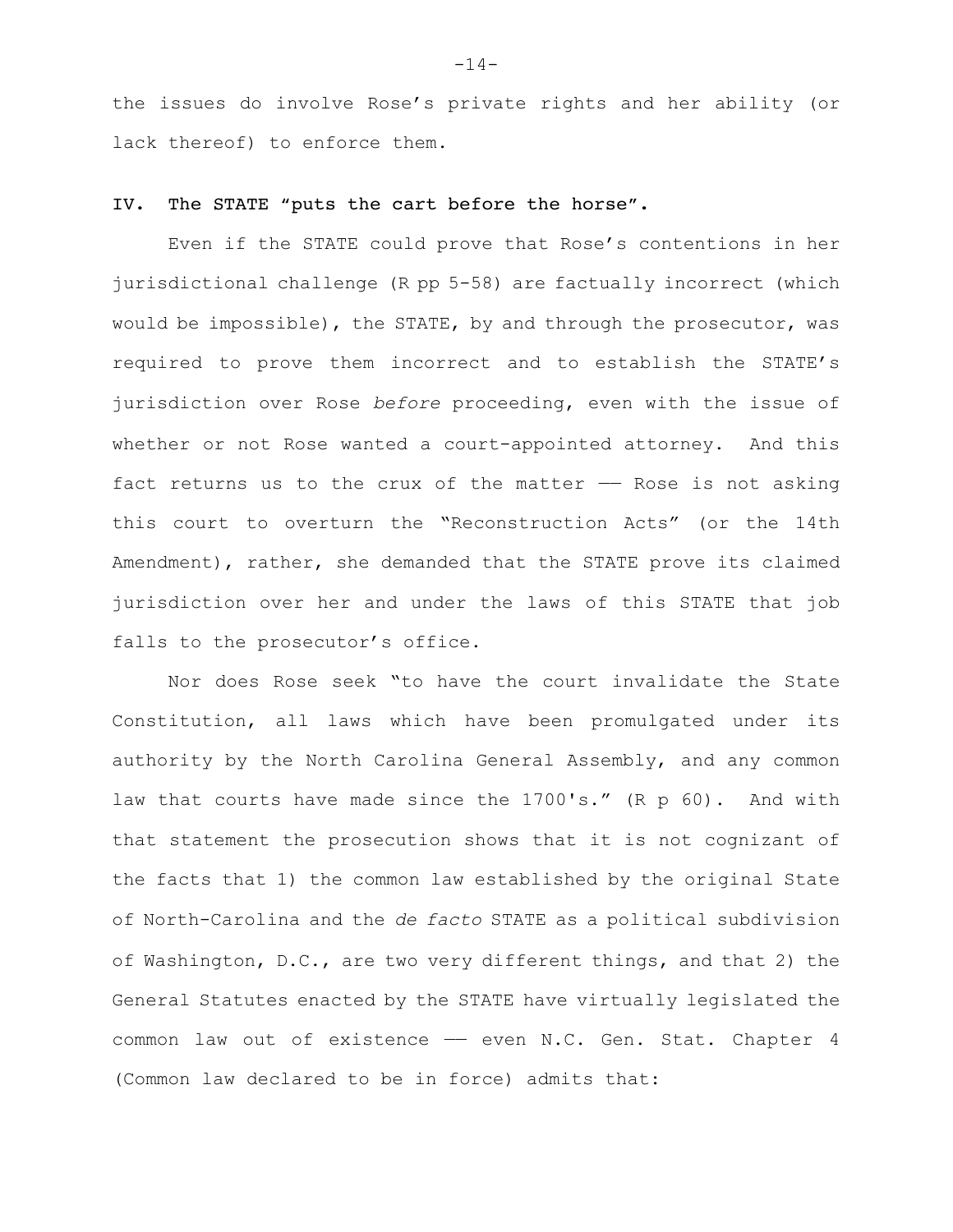All such parts of the common law as were heretofore in force and use within this State, *or so much of the common law as is not destructive of, or repugnant to, or inconsistent with, the freedom and independence of this State and the form of government therein established, and which has not been otherwise provided for in whole or in part, not abrogated, repealed, or become obsolete*, are hereby declared to be in full force within this State. [Emphasis added]

Furthermore, the prosecution's argument (section III, R p 61) that Rose has challenged the constitutionality of a statute fails as she has done no such thing  $-$  rather, she has asserted who she is, what body politic she belongs to, which lawful government she owes allegiance to, and she challenged the STATE to prove it somehow has lawfully established authority superior to that of the re-established *de jure* State of North-Carolina.

In addition, the prosecution uses the *de facto* STATE's constitution and statutes to support its claim that the STATE has jurisdiction over Rose —— a "*non sequitur*" at best —— one cannot argue that the constitutions and statutes which came into effect *after* a new STATE and political subdivision of Washington, D.C. was created stand for the proposition that the STATE is merely an extension of the original the *de jure* State of North-Carolina.

Finally, the prosecution's argument makes a claim which was fully expected  $-$  "the fact that [Rose] had a North Carolina Drivers License shows beyond a reasonable doubt that [Rose] was, and still is, under [the STATE's] jurisdiction." (R p 62). With that claim, the prosecution shows that it has ignored two very important points; 1) duress and necessity, as in getting a license to stay out of jail in a foreign jurisdiction and to use as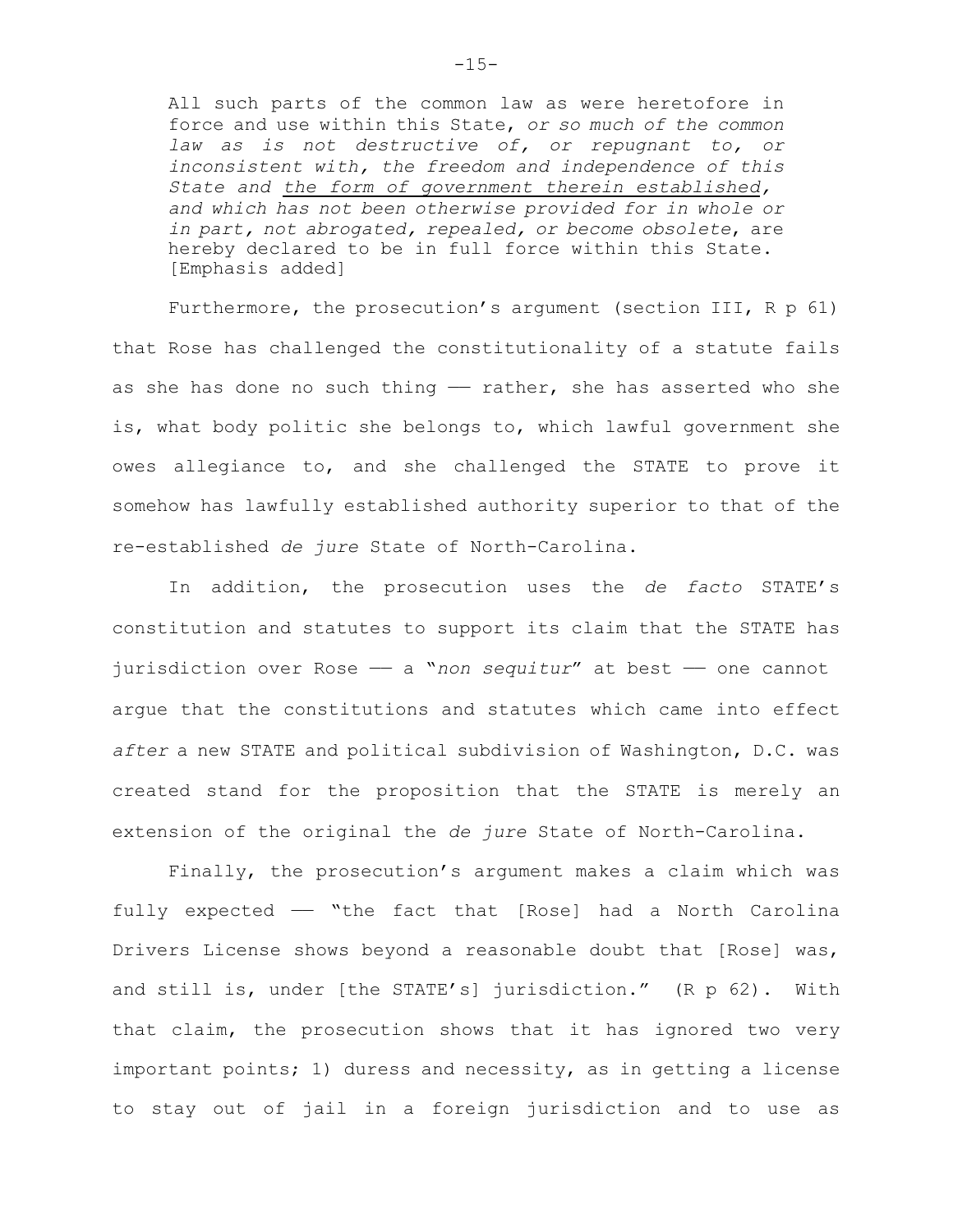identification and, 2) the fact that one can be brought up to believe things which simply are not true, and the actual facts will not be discovered until he does his own research —— it can hardly be argued that indoctrination and "revisionist history" is what is taught in this country, not historical fact.

Perhaps the prosecution could have invoked the "de facto doctrine"  $4$  but of course that would be admitting the STATE was not created "by (or with) the consent of the governed" as the *Declaration of Independence* and even the de facto STATE's 1971 constitution demands ("Sec. 2. . . . All political power is vested in and derived from the people; all government of right originates from the people, is founded upon their will only, and is instituted solely for the good of the whole."). And it must be noted that neither the prosecution nor the superior court argued that Rose's constitutional challenge (R pp 5-58) had no foundation or merit, or that it was "frivolous" (a word government loves to use regarding any argument it does not want to deal with).

<sup>4</sup> "The *de facto* doctrine is a rule or principle of law which, in the first place, justifies the recognition of the authority of governments established and maintained by persons who have usurped the sovereign authority of the State, and asset themselves by force and arms against the lawful government; secondly, which recognizes the existence of, and protects from collateral attack, public or private bodies corporate, which, though irregularly or illegally organized, yet, under colour of law, openly exercises the powers and functions of regularly created bodies; and, thirdly, which imparts validity to the official acts of persons who, under colour of right or authority, hold office under the aforementioned governments or bodies, or exercise lawfully existing offices of whatever nature, in which the public or third persons are interested, where the performance of such official acts is [allegedly] for the benefit of the public or third persons, and not for their own personal advantage..."  $-$  Albert Constantineau, *A Treatise on the De Facto Doctrine* (1910)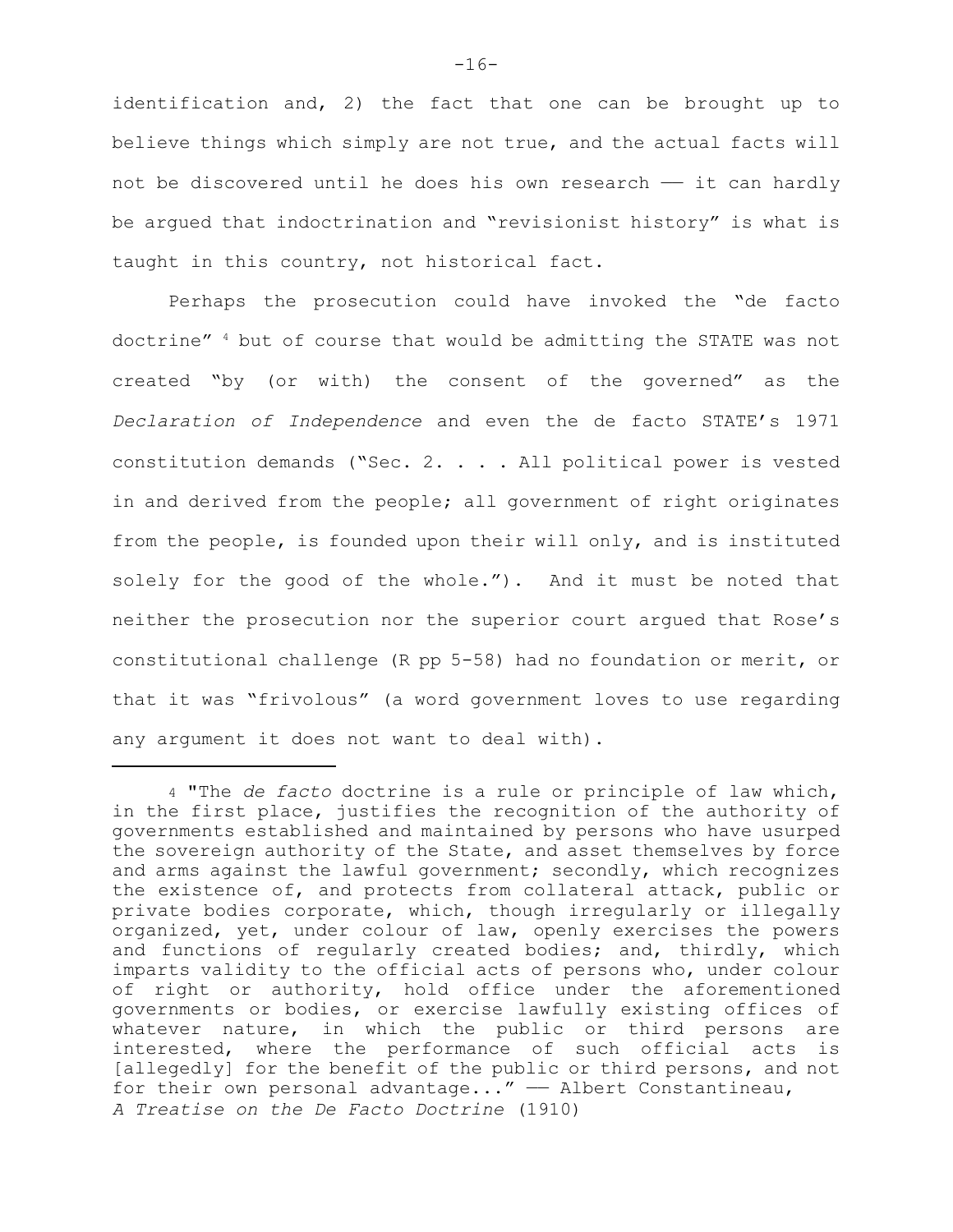#### CONCLUSION

While delving into the two States of North Carolina, the original created by the Representatives of the freemen of North-Carolina with the consent of the governed and the twelfth State to join the American Union, and the *de facto* STATE created by Acts of Congress, is a fascinating study, it is not the key issue in this case, which is that once jurisdiction is challenged, for whatever non-frivolous reason, the burden of proof is on the STATE, by and through the prosecutor's office, not the district or superior court judges, to prove jurisdiction to exist beyond a reasonable doubt, and in this case that has not been done.

The Appellant, Amanda Lea Rose ("Rose") did not ask the district or superior courts to overturn or declare unconstitutional any statute, State constitution, Act of Congress or United States supreme Court ruling and she knows the STATE's courts do not have the authority to do so to begin with  $-$  rather, she simply stated who she is, which body politic she belongs to, which lawful government she owes allegiance to, and she challenged the STATE to prove it has somehow lawfully established authority superior to that of the re-established *de jure* State of North-Carolina. And when Rose's jurisdictional challenge (R pp 5-58) was filed, it became incumbent on the prosecutor's office, not the district or superior courts, to prove beyond a reasonable doubt that either Rose is wrong about her contentions, or that some other factor gives the STATE lawful jurisdiction over her and/or over any of her act(s) which do not injure any person or property.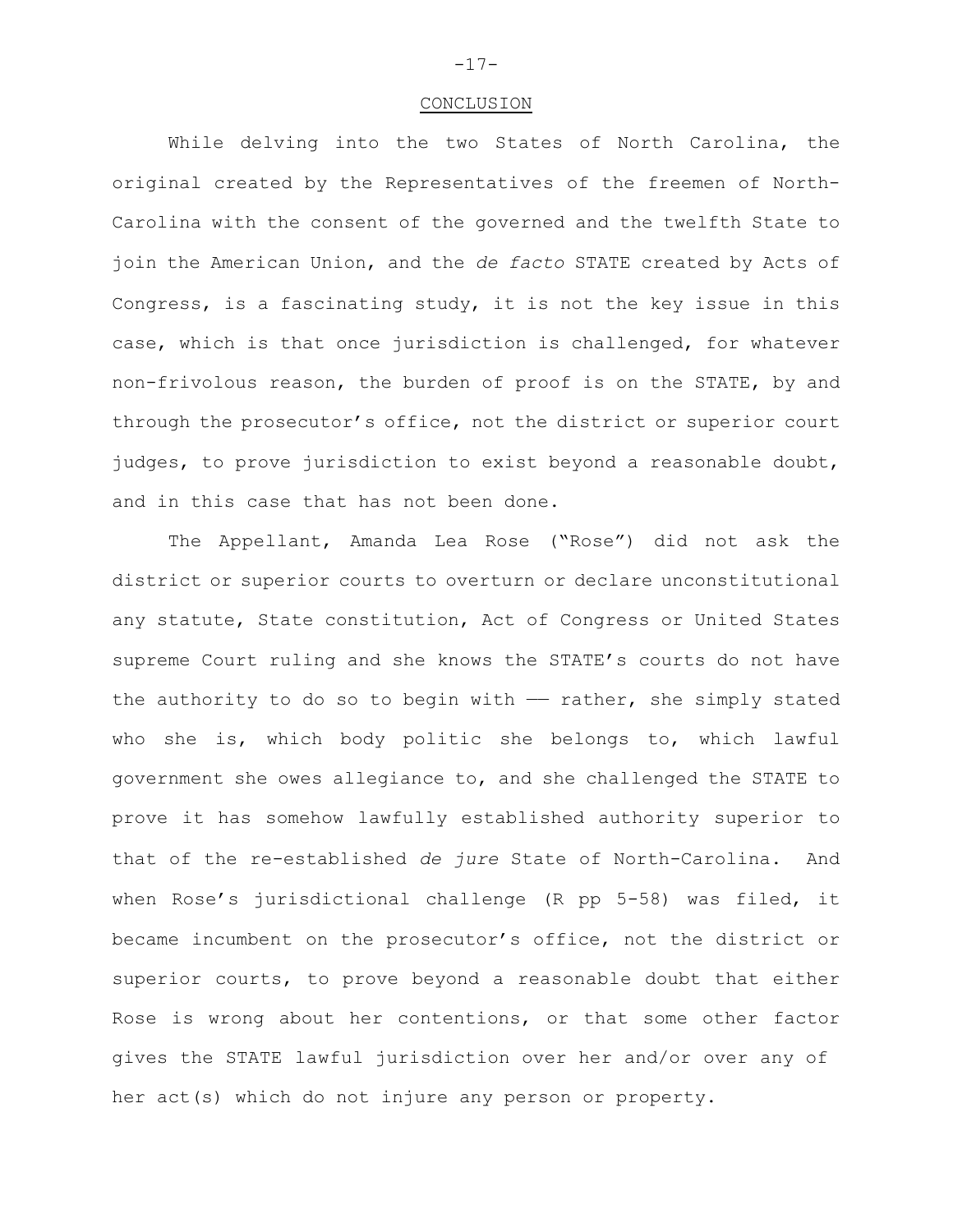And again, while it may be argued that this court is not the proper forum to make rulings on numerous points Rose has raised, pursuant to the STATE's judicial system this court is the proper forum to determine that the STATE's lower courts erred in their procedures, that the prosecution failed in its duty to prove jurisdiction to exist, and that the lower courts improperly took on the mantle of counsel and apologist for the STATE. Regarding the latter issue, it cannot be argued that the judges of the STATE's lower courts may be allowed to wear two hats, especially at the same time — that a judge may argue points of law on behalf of the STATE and then make a ruling on the same points.

*WHEREFORE* the North Carolina Court of Appeals should reverse the ruling of the Forsyth county superior court regarding the STATE's jurisdiction over the Appellant Amanda Lea Rose, as a matter of "judicial economy" dismiss the misdemeanor charge brought against her, or in the alternative remand the case to the superior court with instructions to apply the standard the STATE's supreme court set in *State v. Batdorf*, 238 S.E.2d 497 (1977).

Respectfully submitted this  $25<sup>th</sup>$  day of June 2012.

By: /s/ Amanda Lea Rose 9097 Concord Church Rd. Lewisville, North-Carolina 27023 336-745-9251 [jackofalltrades@triad.rr.com](mailto:jackofalltrades@triad.rr.com)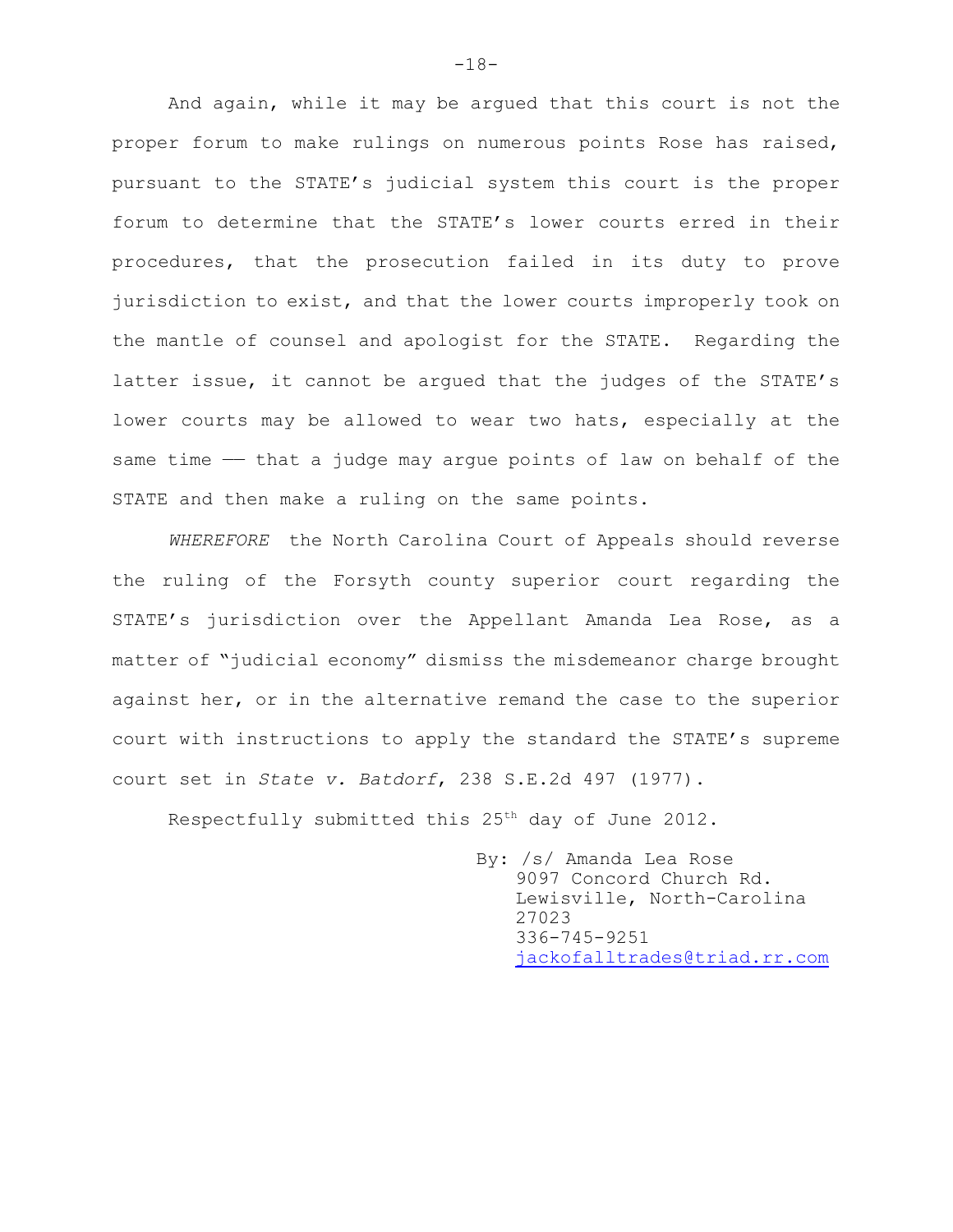# CERTIFICATE OF COMPLIANCE

Pursuant to Rule 28(j) of the Rules of Appellate Procedure, the Appellant certifies that the foregoing brief, which is prepared using a proportional font, is less than 8,750 words (excluding cover, indexes, tables of authorities, certificates of service, this certificate of compliance and appendixes) as reported by the word-processing software.

# /s/ Amanda Lea Rose, *Pro Se*